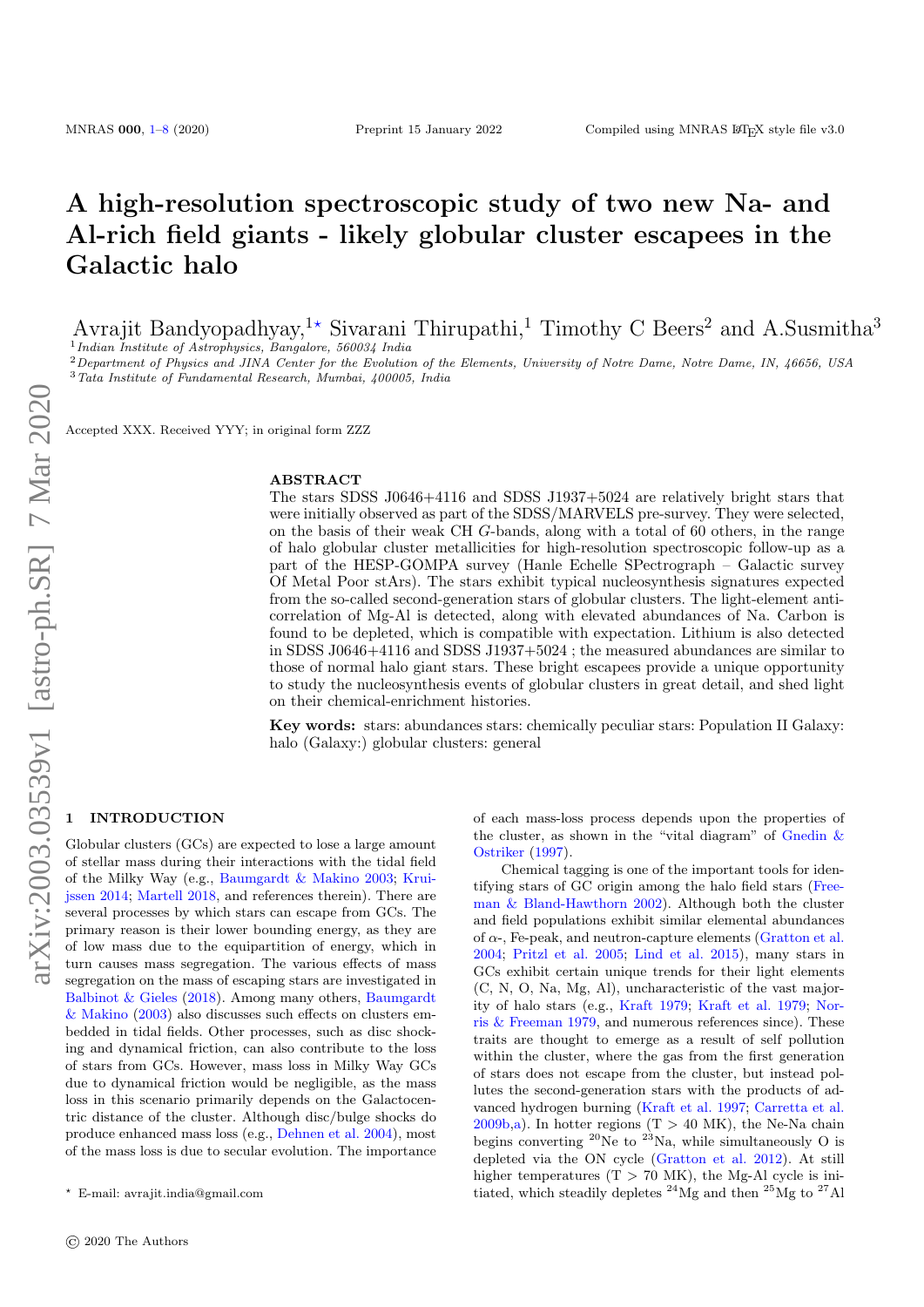[\(Denissenkov & Weiss](#page-7-17) [1996;](#page-7-17) [Salaris & Weiss](#page-7-18) [2002\)](#page-7-18). The sites where the C-N-O, Ne-Na, and Mg-Al cycles occur is the hotbottom burning (HBB) regions [\(Bloecker & Schoenberner](#page-7-19) [1991;](#page-7-19) [Boothroyd & Sackmann](#page-7-20) [1992\)](#page-7-20) of the outer convective envelope of intermediate-to-high mass  $(3-8 M_{\odot})$  AGB (IH-AGB) stars. Sufficiently high temperatures are not attained in the H-burning shells of low-mass RGB stars to sustain these reactions, hence no such variations are expcted to be observed in halo field stars [\(Gratton et al.](#page-7-21) [2000\)](#page-7-21).

Fast-rotating massive stars (FRMS) are also a probable site for similar nucleosynthesis reactions to take place [\(Decressin & Charbonnel](#page-7-22) [2007\)](#page-7-22). The winds from these early generations of IH-AGB stars and FRMS alter the chemical composition of the birth clouds of subsequent generations of stars. Consequently, a large fraction of present-day GC stars are enhanced in Na and Al, along with depleted levels of C, O, and Mg. Almost all the Galactic GCs have been found to host multiple generations of stars [\(Bragaglia et al.](#page-7-23) [2017\)](#page-7-23), as traced by the C-N-O anomaly [\(Kayser et al.](#page-7-24) [2008;](#page-7-24) [Smolinski et al.](#page-7-25) [2011\)](#page-7-25) and the anti-correlations of Na and O, and Mg and Al (e.g., [Carretta et al.](#page-7-15) [2009a,](#page-7-15)[b;](#page-7-14) [Lee](#page-7-26) [2010;](#page-7-26) [Martell & Grebel](#page-7-27) [2010;](#page-7-27) [Martell](#page-7-28) [2011;](#page-7-28) [Bragaglia et al.](#page-7-29) [2015;](#page-7-29) [Carretta et al.](#page-7-30) [2017\)](#page-7-30).The scenarios leading to the onset of the multiple stellar populations are highly debated; there could be several scenarios, as comprehensively discussed in [Bastian & Lardo](#page-7-31) [\(2018\)](#page-7-31).

[Martell & Grebel](#page-7-27) [\(2010\)](#page-7-27) demonstrated that ∼2.5% of ∼2000 low-metallicity halo giants studied by the SEGUE (Sloan Extension for Galactic Understanding and Exploration; [Yanny et al.](#page-7-32) [2009\)](#page-7-32) survey exhibited enhanced N and depleted C relative to the remaining field stars. A similar result was obtained by [Martell et al.](#page-7-33) [\(2011\)](#page-7-33) from SEGUE-II. Ramírez et al.  $(2012)$  discovered two field dwarfs showing the Na-O anti-correlations, which could be attributed to GC origin. [Lind et al.](#page-7-9) [\(2015\)](#page-7-9) found one star from the GAIA-ESO survey with Mg and Al abundances largely different from the halo population, but consistent with GC abundances. Halo giants with GC-like abundances of N and Al were also identified by [Martell et al.](#page-7-35) [\(2016\)](#page-7-35), using the SDSS APOGEE (Apache Point Galactic Evolution Experiment; [Majewski et al.](#page-7-36) [2016\)](#page-7-36) survey.

These studies have estimated that a substantial portion of the halo could have been contributed by GCs (e.g., [Carretta et al.](#page-7-37) [2010;](#page-7-37) Ramírez et al. [2012;](#page-7-34) [Lind et al.](#page-7-9) [2015\)](#page-7-9), but consensus has not yet been reached regarding the precise fraction. [Martell & Grebel](#page-7-27) [\(2010\)](#page-7-27) and [Martell](#page-7-28) [\(2011\)](#page-7-28) estimated that 3% of the halo could have been contributed by GCs, consistent with the studies conducted by [Carretta](#page-7-37) [et al.](#page-7-37)  $(2010)$  and Ramírez et al.  $(2012)$ . [Martell et al.](#page-7-35)  $(2016)$ found 2% of their sample of halo stars to have the chemical signatures of second-generation GC stars, which corresponds to a much larger amount of total mass loss. Following [Martell](#page-7-33) [et al.](#page-7-33) [\(2011\)](#page-7-33), the original contribution from GCs amounts to 13% of halo stars, in order to account for the 2% being chemically taggable as second-generation stars. From the DR14 release of SDSS-IV, [Koch et al.](#page-7-38) [\(2019\)](#page-7-38) have further refined the observed fraction of such objects to be 2.6%, bringing the original contribution from GCs to ∼11%.

Here we discuss the discovery of two likely secondgeneration GC escapees with enhanced Na, Al, and depleted C, O, and Mg.

# 2 OBSERVATIONS AND ANALYSIS

High-resolution ( $R \sim 30,000$ ) spectroscopic observations of our two program stars, SDSS J064655.6+411620.5 and SDSS J193712.01+502455.5 (hereafter J0646+4116 and J1937+5024 ) were carried out as a part of the GOMPA (Galactic survey Of bright Metal Poor stArs) survey, using the Hanle Echelle Spectrograph on the 2-m Himalayan Chandra Telescope (HCT) at the Indian Astronomical Observatory (IAO). The targets for the HESP-GOMPA survey were selected from the spectroscopic pre-survey of MAR-VELS, which was carried out as a part of SDSS-III. This offers the opportunity to identify bright halo stars which could be studied at high spectral resolution using moderateaperture telescopes. The pre-survey uses simple magnitude and color cuts  $(8 < V < 13; B - V > 0.6)$  to select targets suitable for the MARVELS RV survey. The survey fields are mostly low-latitude fields, which is suitable for exo-planet searches, but not ideal for detecting metal-poor stars. We have used synthetic spectral fitting of the pre-survey data to identify new metal-poor candidates (in the domain of GC metallicity;  $[Fe/H] > -2.5$ ) with weak CH G-bands, a well-known feature of GC stars that can be studied from low-resolution data (e,g., SDSS). We have obtained highresolution data for 60 metal-poor stars in the metallicity range of GCs (the survey paper is in prep.). Two stars among them were found to be likely GC escapees – showing all the expected chemical signatures in their high-resolution spectra. The stars were observed at a spectral resolution of  $R \sim 30,000$  over the wavelength range 380nm to 1000 nm. Details of the observations, along with the signal-to-noise ratios and V magnitudes, for these two stars are listed in Table 1.

Data reduction was carried out using the IRAF echelle package, as well as the publicly available data reduction pipeline for HESP developed by Arun Surya. A crosscorrelation analysis with a synthetic template spectrum was carried out to obtain the radial velocity (RV) for each star, listed in Table 1.

Photometric as well as Spectroscopic data have been used to estimate the stellar atmospheric parameters for these stars.  $T_{\text{eff}}$ ,  $\log(g)$ , [Fe/H], and microturbulent velocity. The abundances of individual elements present in each spectrum were determined using standard procedures, as described in [Bandyopadhyay et al.](#page-7-39) [\(2018\)](#page-7-39). Photometric temperatures were obtained using the available data in the literature and the standard  $T_{\text{eff}}$ -color relations derived by [Alonso et al.](#page-7-40) [\(1996\)](#page-7-40) and [Alonso et al.](#page-7-41) [\(1999\)](#page-7-41).  $T_{\text{eff}}$  estimates have also been derived spectroscopically, demanding that there be no trend of Fe I line abundances with excitation potential, as well as by fitting the  $H_{\alpha}$  profiles. The wings of  $H_{\alpha}$  are also sensitive to temperature. Estimates of surface gravity,  $log(g)$ , for these stars were determined by the usual technique that demands equality of the iron abundances derived for the neutral (Fe I) lines and singly ionized (Fe II) lines. Parallaxes from Gaia have also been employed to derive the log (g) for individual stars. The wings of the Mg I lines, which are sensitive to variations of  $log(q)$ , have also been fitted to obtain the best-fit value. The plots for ionization balance and using Fe I and Fe II lines are shown in the top panels of Figure 1; fits for the Mg triplet and  $H_{\alpha}$  are shown in the middle panels for the two program stars. The wings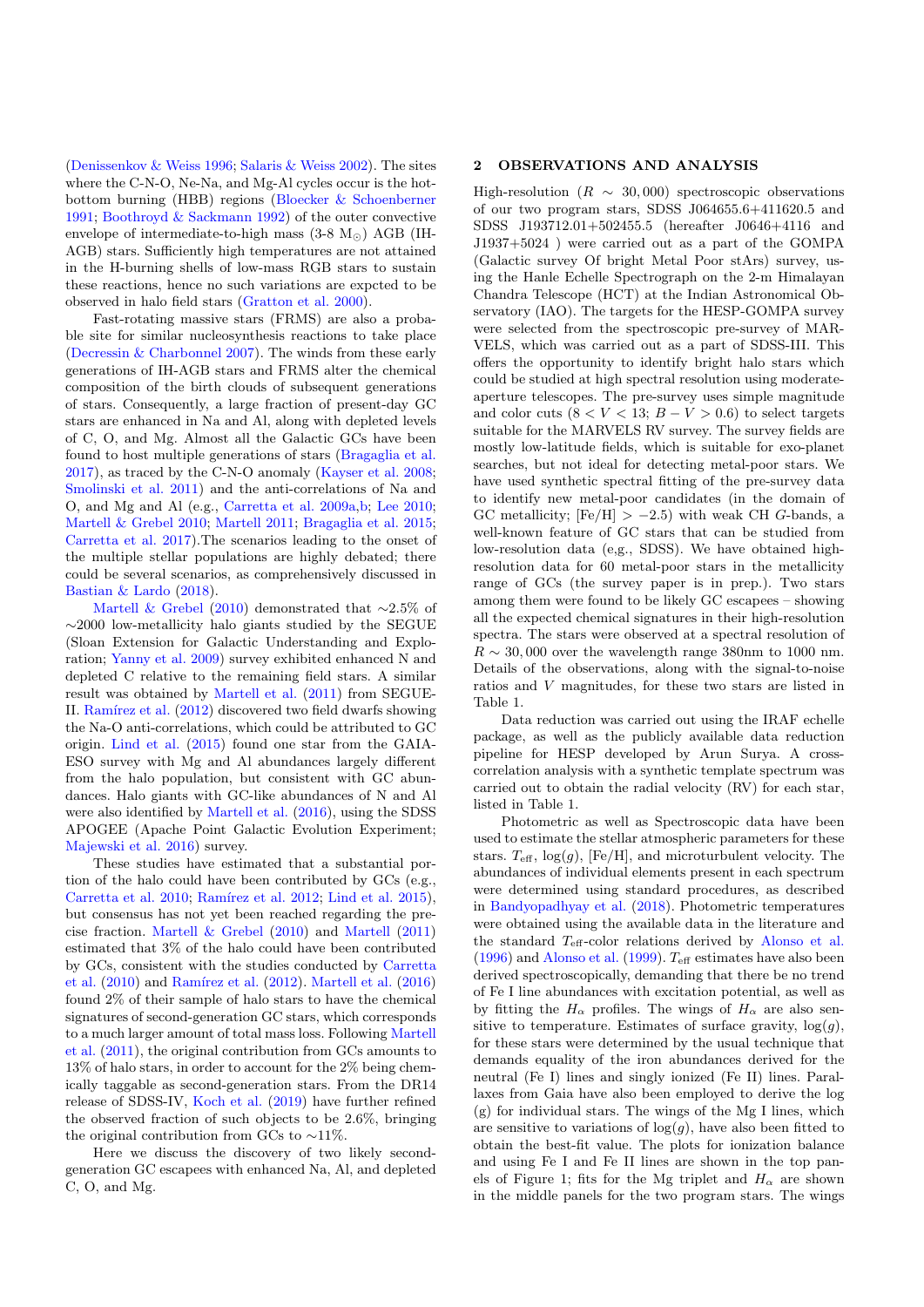

Figure 1. The stellar parameters for the two program giants. The upper panels display the ionization equilibrium plot, in which the best fit with the minimum slope and standard deviation among all the computed model stellar atmospheres for each star has been shown. Black crosses denote the Fe I abundances, while red filled triangles indicate the Fe II abundances. The middle panels show the fits in the spectral region of the Mg triplet for different values of log(g) in steps of 0.75 dex; the best-fit value is marked in red for each star. The lower panels show the fits in the H- $\alpha$  region for different values of temperature in steps of 300K; the best-fit value is marked in red for each star. The bottom panels show the fits for the wings of  $H\beta$ ; the best fit is marked in red, and is adopted as the stellar parameter of the star. The green and blue lines show the departure variation of temperature by 200K.

of the  $H\beta$  line is sensitive to both variation in temperature and  $log(g)$ . Spectral fits of H $\beta$  line are shown in the bottom panel of Figure 1, with the best fit marked in red. For determination of the stellar parameters, 81 and 99 Fe I lines and 12 and 8 Fe II lines could be measured for J0646+4116 and J1937+5024 , respectively. The adopted values of the stellar parameters for both stars are shown in Table 1.

We have employed one-dimensional LTE stellar atmospheric models (ATLAS9; [Castelli & Kurucz](#page-7-42) [2004\)](#page-7-42) and the spectral synthesis code TURBOSPECTRUM [\(Alvarez &](#page-7-43) [Plez](#page-7-43) [1998\)](#page-7-43) for determining the abundances of the individual elements present in each spectrum. We have considered the equivalent widths of the absorption lines present in the spectra that are less than  $120 \text{ mA}$ , as they are on the linear part of the curve of growth. Version 12 of the turbospectrum code for spectrum synthesis and abundance estimates has been used for the analysis. We have adopted the hyperfine splitting provided by [McWilliam](#page-7-44) [\(1998\)](#page-7-44) and Solar isotopic ratios.

We have used the method of equivalent-width analysis for the clean, strong, and unblended lines of the light elements (such as C, N, and O), the  $\alpha$ -elements, and the Fe-peak elements. Spectral synthesis was carried out for the weaker features of these elements, and all lines of the neutron-capture elements, taking into account the hyperfine transitions where they are present. Solar abundances for the individual elements are taken from [Asplund et al.](#page-7-45) [\(2009\)](#page-7-45).

#### 3 ABUNDANCES

#### 3.1 Light and  $\alpha$ -Elements

Lithium was detectable for both J0646+4116 and  $J1937+5024$ . The strong Li doublet at  $\lambda$ 6707 Å was used. from which we obtain abundances of  $A(Li) = 0.95$  and 1.05, respectively, similar to other evolved giants observed in the field.

Carbon abundances were measured by performing a spectral synthesis for the CH G-band region around  $\lambda$ 4313 Å. The band head could be detected and measured in J0646+4116 and J1937+5024 , yielding best-fit values of  $[C/Fe] = -0.02$  and  $[C/Fe] = -0.53$ , respectively. Corrections to the C abundances associated with the evolutionary state for each star [\(Placco et al.](#page-7-46) [2014\)](#page-7-46) have also been computed<sup>[1](#page-2-0)</sup>, and found to be  $+0.01$  dex and  $+0.50$  dex for J0646+4116 and J1937+5024 , respectively.

Nitrogen abundances were obtained by measuring the CN molecular band at  $\lambda$ 3883 Å. The C abundances obtained from the G-band were used, with a wide range of N abundances, and the best fit of the spectral band head was taken as the value of the N abundance. However, being close to the extreme blue end of the spectrum, the signal-to-noise in this region is poor, and thus only an upper limit could be derived for one of our stars, J1937+5024 ; it is found to be slightly enhanced, with a value of  $N/Fe$   $< +0.42$ . Oxygen abundances were measured from the weak lines at  $\lambda$ 6300 Å and  $\lambda$ 6363 Å, which are regions that are heavily populated by atmospheric lines, thus telluric correction is vital for obtaining the correct values of oxygen. O abundances could be measured for J1937+5024 while an upper limit could be obtained for J0646+4116 ; both are found to be enhanced, with abundances of  $[O/Fe] = +0.31$  and  $[O/Fe] < +0.51$ , respectively.

Among the  $\alpha$ -elements, Mg and Ca could be measured for both the stars, while the Si lines were too weak to derive any meaningful abundances for either. Several lines for Mg and Ca could be obtained throughout the spectra, of which only the clean lines were used to derive the abundances. The very strong lines, such as the Mg triplet around  $\lambda$ 5172 Å, were ignored in the computation of the abundances. J0646+4116 is found to have  $[Ca/Fe] = +0.23$  and  $[Mg/Fe] = +0.21$ , while J1937+5024 has  $[Ca/Fe] = +0.21$ and  $[Mg/Fe] = +0.30$ , which are somewhat lower than the typical  $\alpha$ -element enhancement of  $+0.4$  dex in halo stars. Calcium could be taken as the true representative of the  $\alpha$ elements, as other species, such as O, Si, and Mg are often altered due to the recycling of the products of an earlier generation of stars during subsequent star formation inside GCs [\(Kraft et al.](#page-7-13) [1997;](#page-7-13) [Gratton et al.](#page-7-7) [2004;](#page-7-7) [Carretta et al.](#page-7-37) [2010;](#page-7-37) [Gratton et al.](#page-7-16) [2012\)](#page-7-16).

Na and Al are the most important among the odd-Z elements to tag a star of GC origin, and both were detected for our stars. Aluminium abundances have been derived by spectral fitting of the strong resonance line at  $\lambda$ 3961 Å, while the D1 and D2 lines at  $\lambda$ 5890 Å and  $\lambda$ 5896 Å were used for deriving abundances of Na. Na line at  $\lambda$ 8194.8 Å could also be detected. The spectral fits for Al are shown in Figure 2. The NLTE corrections for this line could be rather high,

<span id="page-2-0"></span><sup>1</sup> http://vplacco.pythonanywhere.com/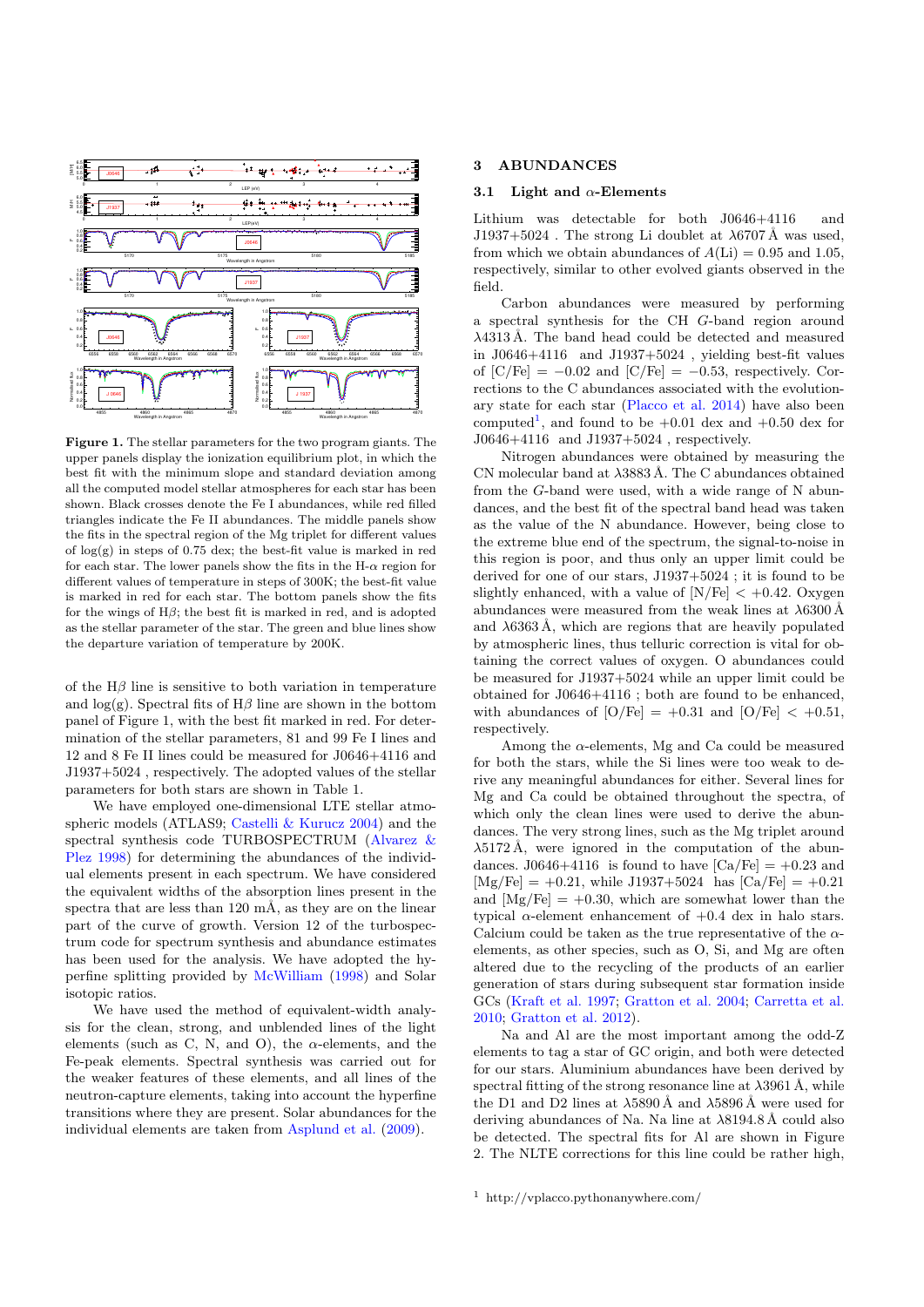close to  $+1.0$  dex, as discussed by [Baumueller & Gehren](#page-7-47) [\(1997\)](#page-7-47), [Andrievsky et al.](#page-7-48) [\(2008\)](#page-7-48), and [Nordlander & Lind](#page-7-49) [\(2017\)](#page-7-49). The NLTE corrections for Na [\(Andrievsky et al.](#page-7-50) [2007\)](#page-7-50) have also been taken into account, and incorporated in the final values.

#### 3.2 Fe-Peak Elements

The abundances of Cr, Co, Mn, Ni, and Zn could be measured by the usual equivalent-width analysis of the clean lines. Non-LTE corrections for each species (where available) have been incorporated in the final abundances. Cr and Co also suffer from large NLTE corrections, which could be a reason for the over-abundance (e.g., [Bergemann & Cescutti](#page-7-51) [2010\)](#page-7-51).

The two odd-Z elements Mn and Cu show the usual deficiency with respect to Fe in the metal-poor domain, as found in previous studies of halo and GC stars. However, Ni is found to be rather high for J1937+5024 . Three lines of Ni could be detected at  $\lambda$ 4401.538 Å,  $\lambda$ 4459.027 Å, and  $\lambda$ 5476.920 Å; the Ni line at  $\lambda$ 4459.027 Å yielded an anomalously high abundance. Considering the other two lines, the abundance of Ni is based on the other two lines, yielding  $[Ni/Fe] = +0.21$  and  $[Ni/Fe] = +0.28$  for J0646+4116 and J1937+5024 , respectively. The discrepancy in the Ni abundance due to the spectral line at  $\lambda$ 4459.027 Å requires further investigation.

The identical trends for Fe-peak elements in GCs and halo field stars indicate that they likely had a similar preenrichment history during the epoch of formation in the early phases of Galactic chemical evolution.

#### 3.3 Neutron-Capture Elements

The neutron-capture elements Sr and Ba could be measured for both the program stars, and found to have normal abundances without notable irregularities. The resonance lines of Sr II at  $\lambda$ 4077 Å and  $\lambda$ 4215 Å were used to derive the Sr abundances, while the resonance lines at  $\lambda$ 4554 Å and  $\lambda$ 4934 Å were measured to determine the Ba abundances. Spectral synthesis was employed to derive both abundances, taking into account the hyperfine transitions. Spectral fits for Ba are shown in Figure 2 for both program stars.

The complete abundance tables for J0646+4116 and J1937+5024 are provided in Tables 2 and 3 respectively.

## 4 RESULTS AND DISCUSSION

Both of our program stars exhibit enhancement in [Na/Fe] and [Al/Fe] compared to halo stars of similar metallicity. They also show an under-abundance of [C/Fe], along with depletion in  $[O/Fe]$ , which is compatible with secondgeneration GC stars. [Mg/Fe] is also found to be depleted in J0646+4116 and J1937+5024 . Since elements such as C, O, and Mg could be significantly altered during quiescent burning in proton-fusion reactions [\(Gratton et al.](#page-7-7) [2004\)](#page-7-7), Ca should be adopted as the best representative of the  $\alpha$ elements for comparison with halo-star abundances. The degree of  $\alpha$ -element enhancement based on the Ca abundances is found to be slightly lower than is typical for halo stars, at  $[\alpha/\text{Fe}] = +0.22$ .



Figure 2. The left panels show the fits for Al, while the right panels show the fits for Ba. The red lines denote the best-fit abundances, over-plotted with two synthetic spectra of abundances 0.25 dex higher and lower in blue and green, respectively. The names of the program stars and corresponding synthesized elements are provided in each panel.



Figure 3. A comparative study on the light-element abundances for GCs and halo stars. The blue upward triangles indicate mean GC abundances, whereas the open circles indicate the halo stars. The two program stars discussed here are marked with red filled stars. The three panels show the distribution of the key elements Na and Al with metallicity. Our program stars consistently fall in the domain of GC abundances in all the plots. The data for GCs are taken from Carretta et al. (2009a), and the abundances for halo stars are taken from the SAGA database (Suda et al. 2008).

We have conducted a comparative study of the lightelement abundances for our program stars with stars from the halo population and GC abundances, as shown in Figure 3. The abundances for the GC population are based on the UVES spectra of 19 Galactic GCs, as reported by [Car](#page-7-15)[retta et al.](#page-7-15) [\(2009a\)](#page-7-15) while the abundances for halo stars are taken from the SAGA database [\(Suda et al.](#page-7-52) [2008\)](#page-7-52). The top and middle panels display the enhancement in [Na/Fe] and [Al/Fe], with respect to [Fe/H], for GC stars and halo stars. To more clearly separate the GC population from the halo stars, we have also plotted  $[(Na+Al)/Fe]$  vs.  $[Fe/H]$  in the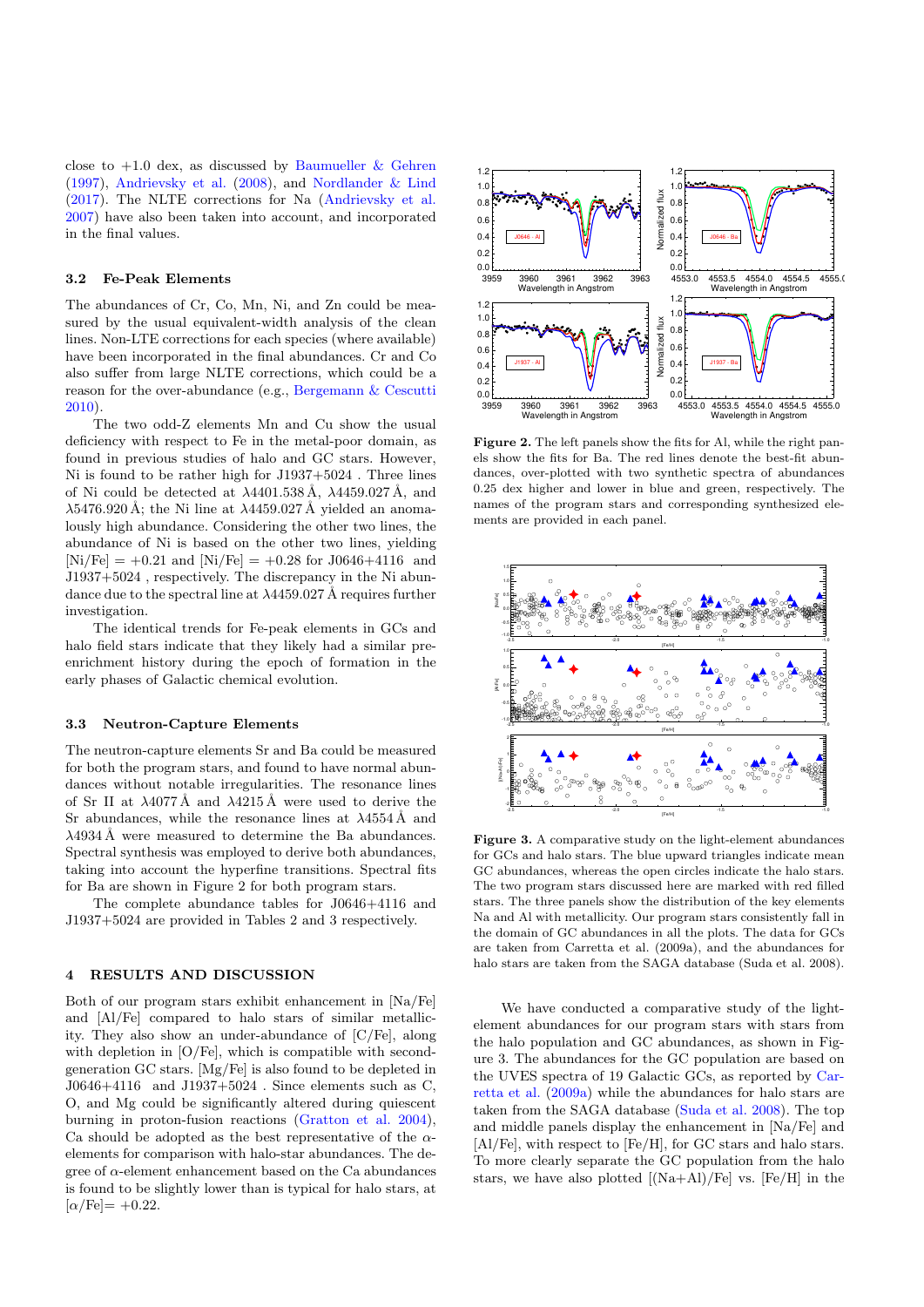

Figure 4. The top two panels show the Na-O and Mg-Al anticorrelations. The two panels at the bottom probe the origin of light-element anti-correlations by removing the dependence on metallicity. The red arrow indicates the obtained upper limit for O abundances in the case of J0646+4116 .The data for GCs are taken from Carretta et al. (2009b), and the abundances for halo stars are taken from the SAGA database (Suda et al. 2008). The symbols are the same as in Figure 3.



Figure 5. Comparison of the abundances of the two halo field giants with the other metal poor globular cluster in the same range of metallicity namely M15, M68, NGC 4372 AND NGC 6397 along the Na-O anticorrelation. The abundances of the individual stars in these GCs have been compiled as follows - M15 were obtained from Carretta et al. (2009b) ; M68 were taken from Lee et al. (2004) and Carretta et al. (2009a); NGC 4372 were obtained from San Roman, I. et al. (2015); NGC 6397 were taken from Carretta et al. (2009b), Lind, K.et al. (2011) and Pasquini, L. et al. (2008).

bottom panel. Both the program stars fall in the domain of GC abundances in these plots.

We note that the observed enhancement in [Na/Fe] and [Al/Fe] could also arise if these stars were members of the thick disc, but such stars are expected to show a much higher metallicity than our program stars, and are also inconsistent with the C and O abundances. The space velocities have also been determined for the target stars, and are found to be consistent with space velocities for halo stars [\(Kinman et al.](#page-7-53)

[2007\)](#page-7-53). The values of u,v and w for J1937+5024 are -165.4, -172.9, and -92.3 while for J0646+4116 they are found to be 330.3 -275.3 and -57.0. Figure 4 in [Kinman et al.](#page-7-53) [\(2007\)](#page-7-53) shows the distribution of stars, based on their space velocities, and classifies them into prograde and retrograde orbits. J1937+5024 is consistent with the halo stars with prograde orbits, while J0646+4116 falls very close to the edge of the line separating prograde motion from retrograde motion. Both of the program stars are on halo-like orbits. Thus, thick-disc membership appears improbable from the consideration of both abundances and space velocities.

To strengthen the argument, we have also tried to look for the Na-O and Mg-Al anti-correlations in Figure 4. The data for GCs are taken from [Carretta et al.](#page-7-15) [\(2009a\)](#page-7-15), and the abundances for halo stars are taken from the SAGA database [\(Suda et al.](#page-7-52) [2008\)](#page-7-52). Though we could only obtain an upper limit for O in J0646+4116 the abundances fit better with the GC population. In the bottom panels of Figure 4, we attempt to probe the existence of these anti-correlations by removing the trends with metallicity. In the [Al/H] vs. [Mg/H] plane, the GCs and the likely escapees still stand out from the halo population, and exhibit a different trend in the distribution, whereas an offset could be seen with a similar trend between the GCs and halo population in the [Na/H] vs. [O/H] plane.

Figure 5 provides a comparison of the abundances of our two program stars with individual GC stars of similar metallicity from M15, M68, NGC 4372 and NGC 6397; the Na-O anticorrelation is clear. The abundances of the individual stars in these GCs have been compiled as follows - M15 were obtained from [Carretta et al.](#page-7-15) [\(2009a\)](#page-7-15) ; M68 were taken from [Lee et al.](#page-7-54) [\(2004\)](#page-7-54) and [Carretta et al.](#page-7-15) [\(2009a\)](#page-7-15); NGC 4372 were obtained from [San Roman, I. et al.](#page-7-55) [\(2015\)](#page-7-55); NGC 6397 were taken from [Carretta et al.](#page-7-15) [\(2009a\)](#page-7-15), [Lind, K.](#page-7-56) [et al.](#page-7-56) [\(2011\)](#page-7-56) and [Pasquini, L. et al.](#page-7-57) [\(2008\)](#page-7-57). The position of the target stars in the Na-O plane is found to be well within the scatter of the GC stars of similar metallicity.

Lithium could also be detected in both the program stars, and is found to be normal. Li is a fragile element, which is completely destroyed in a temperature range much lower than that required for operation of Mg-Al cycle. Thus, the presence of Li in second-generation stars indicates heavy dilution of the gas processed by p-capture reactions with unprocessed gas that still preserves the standard Population II lithium abundance [\(D'Antona et al.](#page-7-58) [2019\)](#page-7-58).

In the case of AGB stars, Li could also be produced by Cameron  $&$  Fowler [\(1971\)](#page-7-59) mechanism in the envelope of the star at the early stages of the HBB phase (mass loss during the Li-rich phase of the AGB is discussed in detail in [Ventura, P. & D'Antona, F.](#page-7-60) [\(2005\)](#page-7-60)). [D'Antona et al.](#page-7-58) [\(2019\)](#page-7-58) shows the classic dilution scheme for the abundance of Li in second-generation GC stars using AGB ejecta and mixing with primordial gas. As observed by D'[Orazi et al.](#page-7-61) [\(2014\)](#page-7-61) and [D'Orazi et al.](#page-7-62) [\(2015\)](#page-7-62), the first generation (FG) and the second generation (SG) stars in M12 and NGC 362 exhibit the same Li abundance, which indicates the presence of a progenitor population like AGB stars that can produce Li. However, the simple dilution model fails to explain the internal variation and complex Li abundances in some of the GCs, like NGC 1904 and NGC 2808 – the production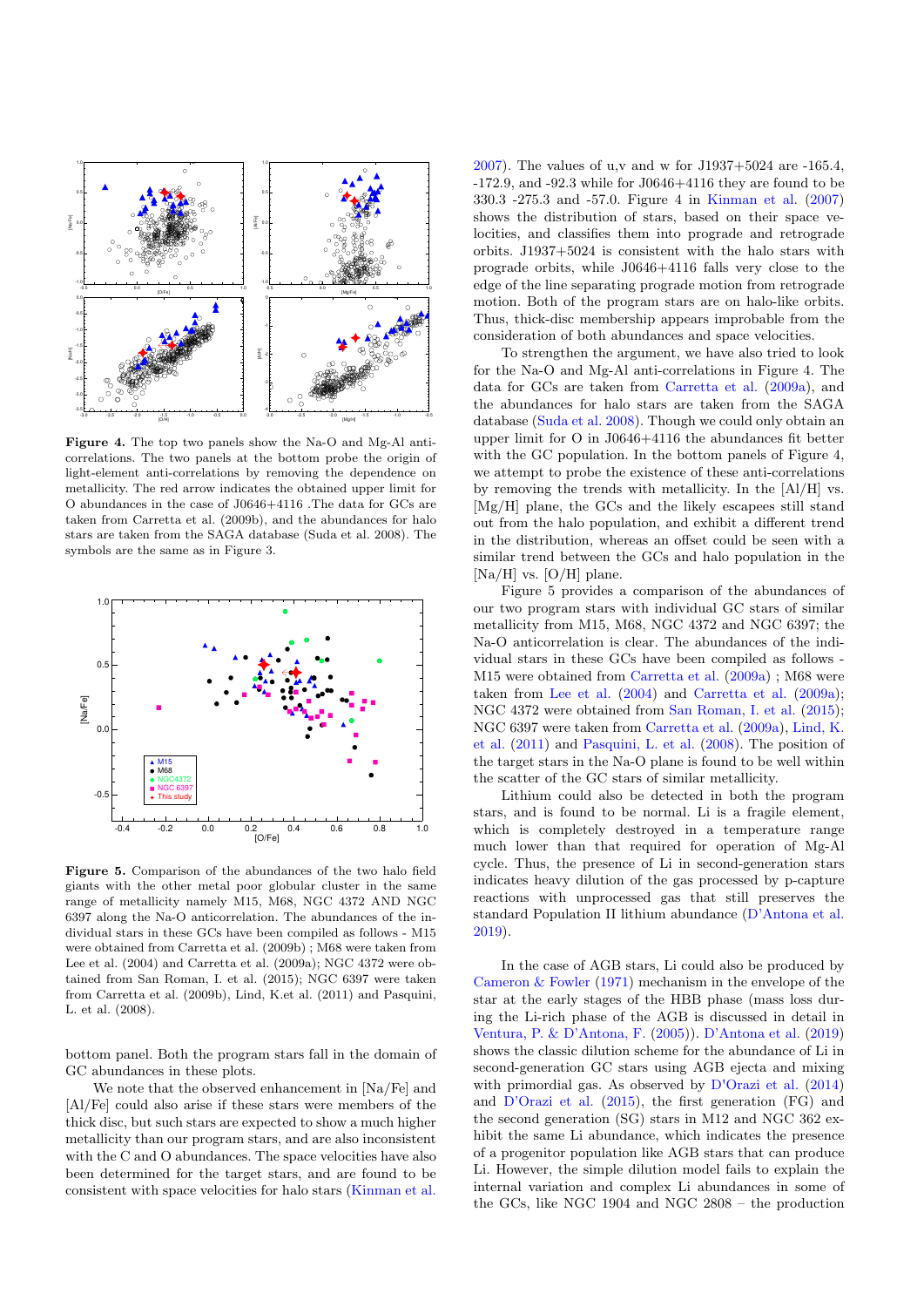efficiency of Li also depends upon the cluster's mass and metallicity [\(D'Orazi et al.](#page-7-62) [2015\)](#page-7-62). Li have been measured in several Galactic globular clusters; the Li abundances exhibit a similar distribution as normal halo stars.

# 5 CONCLUSION

A sample of ∼60 stars in the domain of GC metallicity with weak carbon molecular CH G-bands selected from the lowresolution SDSS/MARVEL pre-survey have been observed at high spectral resolution to identify signatures of secondgeneration stars in GCs. Two such stars were found to be consistent with all of the expected light-element anomalies. The stars studied here are most likely to be GC escapees. Binary mass transfer from an intermediate AGB or direct pollution from a massive star wind might be unlikely to have caused the abundance anomaly due to the presence of lithium in both these objects. Upcoming massive spectroscopic surveys will identify more such objects. GAIA kinematics and accurate ages from asteroseismology will throw light on the origin and frequency of such objects.

# 6 ACKNOWLEDGEMENT

We thank the referee for useful comments that helped clarify the presentation and enhance the quality of the paper. We are particularly thankful to the referee for suggesting the addition of Figure 5. We thank the staff of IAO, Hanle and CREST, Hosakote, that made these observations possible. The facilities at IAO and CREST are operated by the Indian Institute of Astrophysics, Bangalore. We also thank Prof. Piercarlo Bonifacio for his valuable comments and suggestions. T.C.B. acknowledges partial support from grant PHY 14-30152 (Physics Frontier Center/JINA-CEE), awarded by the U.S. National Science Foundation (NSF). T.C.B. also acknowledges partial support from the Leverhulme Trust (UK), which hosted his visiting professorship at the University of Hull during the completion of this study.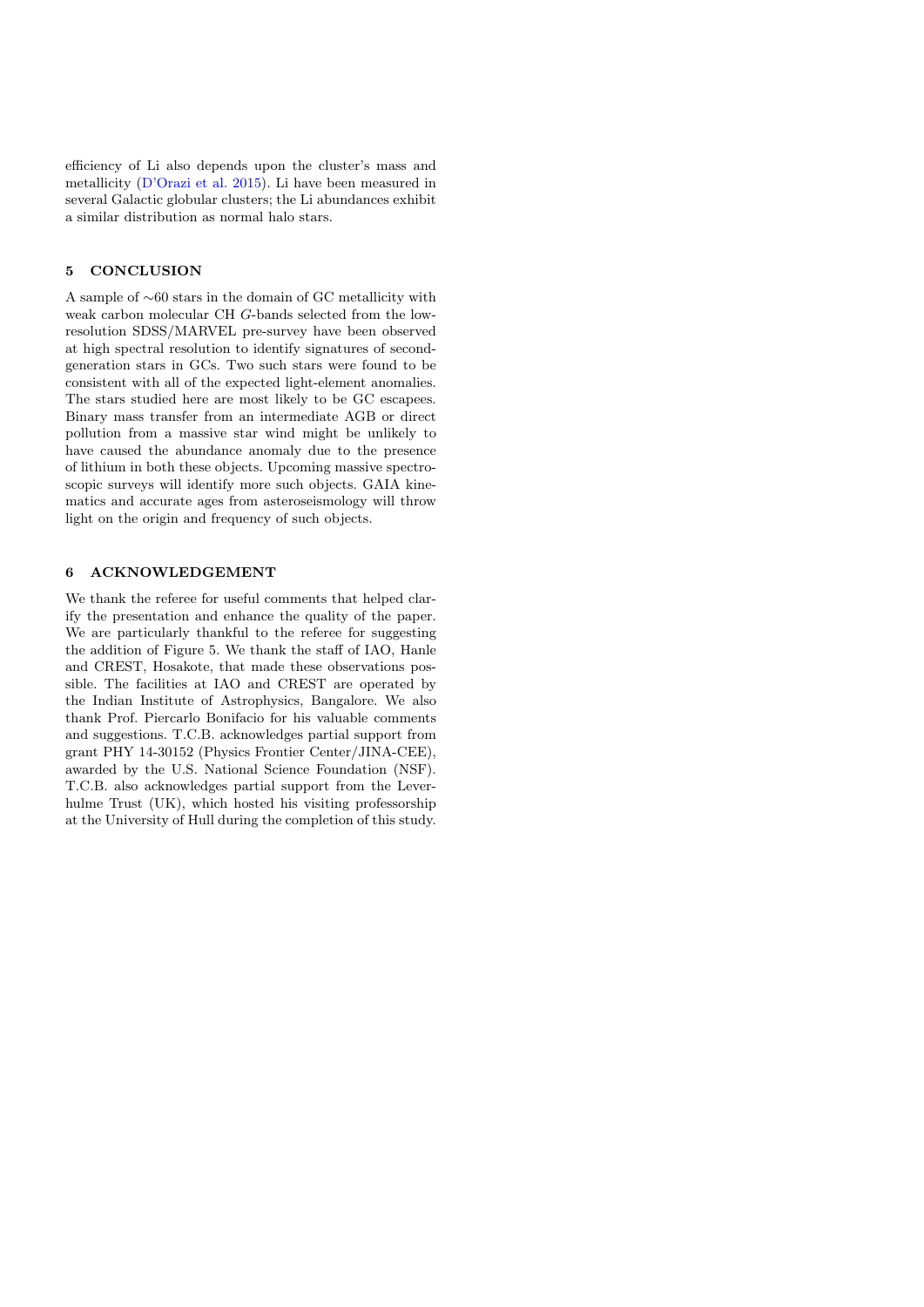Table 1. Observational Details for our Program Stars

| Object                  | RA          | DEC           | Exposure<br>(secs) | Frames | <b>SNR</b> | V<br>(mag) | Radial Vel.<br>$\rm (km \ s^{-1}$ | $T_{\rm eff}$<br>(K | log(g)<br>(cgs) |      | [Fe/H]  |
|-------------------------|-------------|---------------|--------------------|--------|------------|------------|-----------------------------------|---------------------|-----------------|------|---------|
| SDSS J064655.6+411620.5 | 06 46 55.6  | $+41$ 16 20.5 | 2400               |        | 43         | 11.14      | $-285.0$                          | 5150                | 2.25            | 1.50 | $-1.90$ |
| SDSS J193712.0+502455.5 | 19 37 12.01 | $+502455.50$  | 2400               |        | 130        | 10.44      | $-184.0$                          | 4800                | .50             | 1.50 | $-2.20$ |

Table 2. Elemental Abundances for SDSS J064655.6+411620.5

| Name        | <b>Species</b>  | Solar | lines          | A(X)     | [X/H]   | [X/Fe]  | $\sigma^*$ |
|-------------|-----------------|-------|----------------|----------|---------|---------|------------|
| Li          | Li I            |       | $\mathbf{1}$   | 0.95     |         |         | 0.03       |
| С           | CН              | 8.43  |                | 6.25     | $-2.18$ | $-0.02$ | 0.05       |
| О           | ΟI              | 8.69  | 1              | 7.30     | $-1.39$ | $+0.51$ | 0.09       |
| Na          | Na I            | 6.24  | $\overline{2}$ | 4.75     | $-1.49$ | $+0.41$ | 0.08       |
| Mg          | Mg I            | 7.60  | 5              | 5.91     | $-1.69$ | $+0.21$ | 0.06       |
| Al          | Al I            | 6.45  | 1              | 4.92     | $-1.53$ | $+0.37$ | 0.11       |
| Ca          | Ca I            | 6.34  | 10             | 4.67     | $-1.67$ | $+0.23$ | 0.08       |
| $_{\rm Sc}$ | Sc II           | 3.15  | 3              | 1.72     | $-1.43$ | $+0.47$ | 0.04       |
| Ti          | Ti I            | 4.95  | 8              | 3.47     | $-1.47$ | $+0.43$ | 0.05       |
|             | Ti II           | 4.95  | 14             | $3.57\,$ | $-1.38$ | $+0.52$ | 0.07       |
| $_{\rm Cr}$ | Cr <sub>I</sub> | 5.64  | 5              | 3.80     | $-1.84$ | $+0.06$ | 0.09       |
|             | $Cr$ II         | 5.64  | 3              | 4.06     | $-1.58$ | $+0.32$ | 0.07       |
| Mn          | Mn I            | 5.43  | 3              | 3.24     | $-2.19$ | $-0.29$ | 0.12       |
| Co          | Co I            | 4.89  | $\mathbf{2}$   | 2.62     | $-2.27$ | $-0.37$ | 0.08       |
| Ni          | Ni <sub>I</sub> | 6.22  | 3              | 4.56     | $-1.66$ | $+0.24$ | 0.07       |
| Zn          | Zn I            | 4.56  | $\overline{2}$ | 2.89     | $-1.67$ | $+0.23$ | 0.06       |
| Sr          | Sr II           | 2.87  | $\mathfrak{D}$ | 1.25     | $-1.62$ | $+0.28$ | 0.05       |
| Ba          | Ba II           | 2.18  | 3              | 0.75     | $-1.43$ | $+0.47$ | 0.03       |

<span id="page-6-0"></span>Table 3. Elemental Abundances for SDSS J193712.01+502455.5

| Name             | Species         | Solar | lines                       | A(X) | [X/H]   | [X/Fe]  | $\sigma^*$ |
|------------------|-----------------|-------|-----------------------------|------|---------|---------|------------|
| Li               | Li I            |       | $\mathbf{1}$                | 1.05 |         |         | 0.02       |
| C                | CН              | 8.43  | .                           | 6.00 | $-2.43$ | $-0.53$ | 0.03       |
| N                | CN              | 7.83  | .                           | 6.05 | $-1.78$ | $+0.42$ | 0.15       |
| $\circ$          | ΟI              | 8.69  | $\mathbf{1}$                | 6.80 | $-1.89$ | $+0.31$ | 0.07       |
| Na               | Na I            | 6.24  | $\overline{2}$              | 4.50 | $-1.74$ | $+0.46$ | 0.03       |
| Mg               | Mg I            | 7.60  | 5                           | 5.80 | $-1.80$ | $+0.30$ | 0.02       |
| Al               | Al I            | 6.45  | 1                           | 4.70 | $-1.75$ | $+0.45$ | 0.07       |
| Ca               | Ca I            | 6.34  | 7                           | 4.35 | $-1.99$ | $+0.21$ | 0.07       |
| $_{\mathrm{Sc}}$ | Sc II           | 3.15  | 3                           | 0.95 | $-2.20$ | $+0.00$ | 0.02       |
| Ti               | Ti I            | 4.95  | 7                           | 3.14 | $-1.81$ | $+0.39$ | 0.04       |
|                  | Ti H            | 4.95  | 14                          | 2.86 | $-2.09$ | $+0.11$ | 0.04       |
| $_{\rm Cr}$      | Cr <sub>I</sub> | 5.64  | 5                           | 3.33 | $-2.31$ | $-0.11$ | 0.04       |
|                  | $Cr$ II         | 5.64  | $\overline{4}$              | 3.35 | $-2.29$ | $-0.09$ | 0.06       |
| Mn               | Mn I            | 5.43  | 3                           | 2.77 | $-2.66$ | $-0.46$ | 0.12       |
| Co               | Co <sub>I</sub> | 4.89  | $\mathcal{D}_{\mathcal{L}}$ | 2.68 | $-2.31$ | $-0.11$ | 0.03       |
| Ni               | Ni I            | 6.22  | $\overline{2}$              | 4.70 | $-1.52$ | $+0.28$ | 0.04       |
| Zn               | Zn I            | 4.56  | $\overline{2}$              | 2.37 | $-2.19$ | $+0.01$ | 0.02       |
| Sr               | Sr II           | 2.87  | $\overline{2}$              | 0.75 | $-2.12$ | $+0.08$ | 0.02       |
| Ba               | Ba II           | 2.18  | 3                           | 0.25 | $-1.93$ | $+0.27$ | 0.02       |
|                  |                 |       |                             |      |         |         |            |